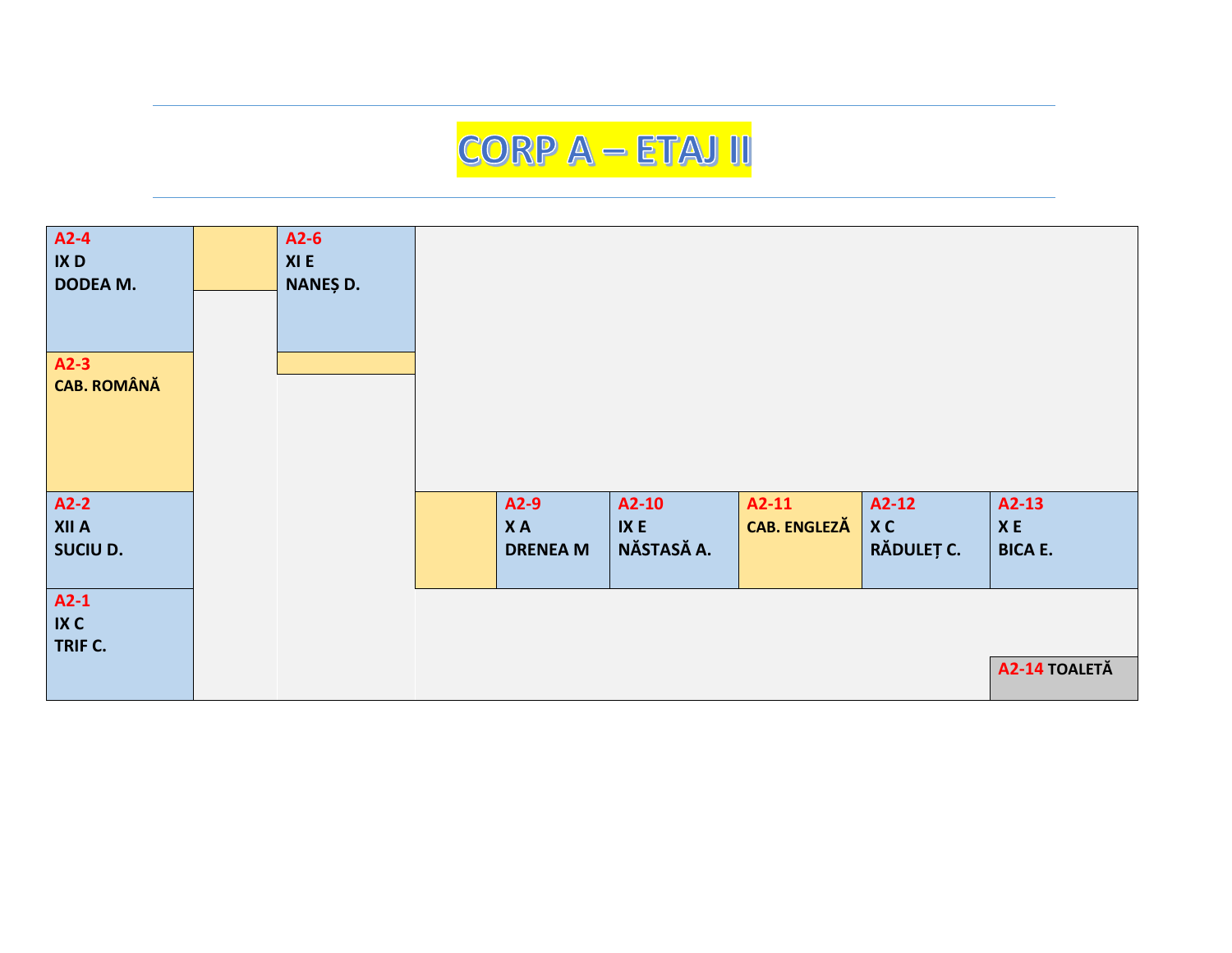

| A1-5<br>XI D<br><b>RUSU A.</b>     | $A1-7$<br><b>CAB. INFO I</b> |                                |                                           |                                    |                                     |                                   |                                      |
|------------------------------------|------------------------------|--------------------------------|-------------------------------------------|------------------------------------|-------------------------------------|-----------------------------------|--------------------------------------|
|                                    |                              |                                |                                           |                                    |                                     |                                   |                                      |
| A1-4<br><b>IXA</b><br>IONUȚ M.     |                              |                                |                                           |                                    |                                     |                                   |                                      |
|                                    |                              |                                |                                           |                                    |                                     |                                   |                                      |
|                                    |                              |                                |                                           |                                    |                                     |                                   |                                      |
| $A1-2$<br>IX B<br><b>CHIMA R.</b>  |                              | $A1-10$<br><b>CAB. INFO II</b> | $A1-11$<br><b>XIA</b><br><b>MĂNDUC A.</b> | $A1-12$<br>XD<br><b>PANDREA D.</b> | $A1-13$<br>XI C<br><b>DOBRIN D.</b> | $A1-14$<br>XII E<br>POSTOLACHE N. |                                      |
|                                    |                              |                                |                                           |                                    |                                     |                                   |                                      |
| $A1-1$<br>XI B<br><b>BOERIU G.</b> |                              |                                |                                           |                                    |                                     |                                   | $A1-15$<br><b>CAB</b><br><b>FRAN</b> |
|                                    |                              |                                |                                           |                                    |                                     | A1-15 TOALETĂ                     | <b>CEZĂ</b>                          |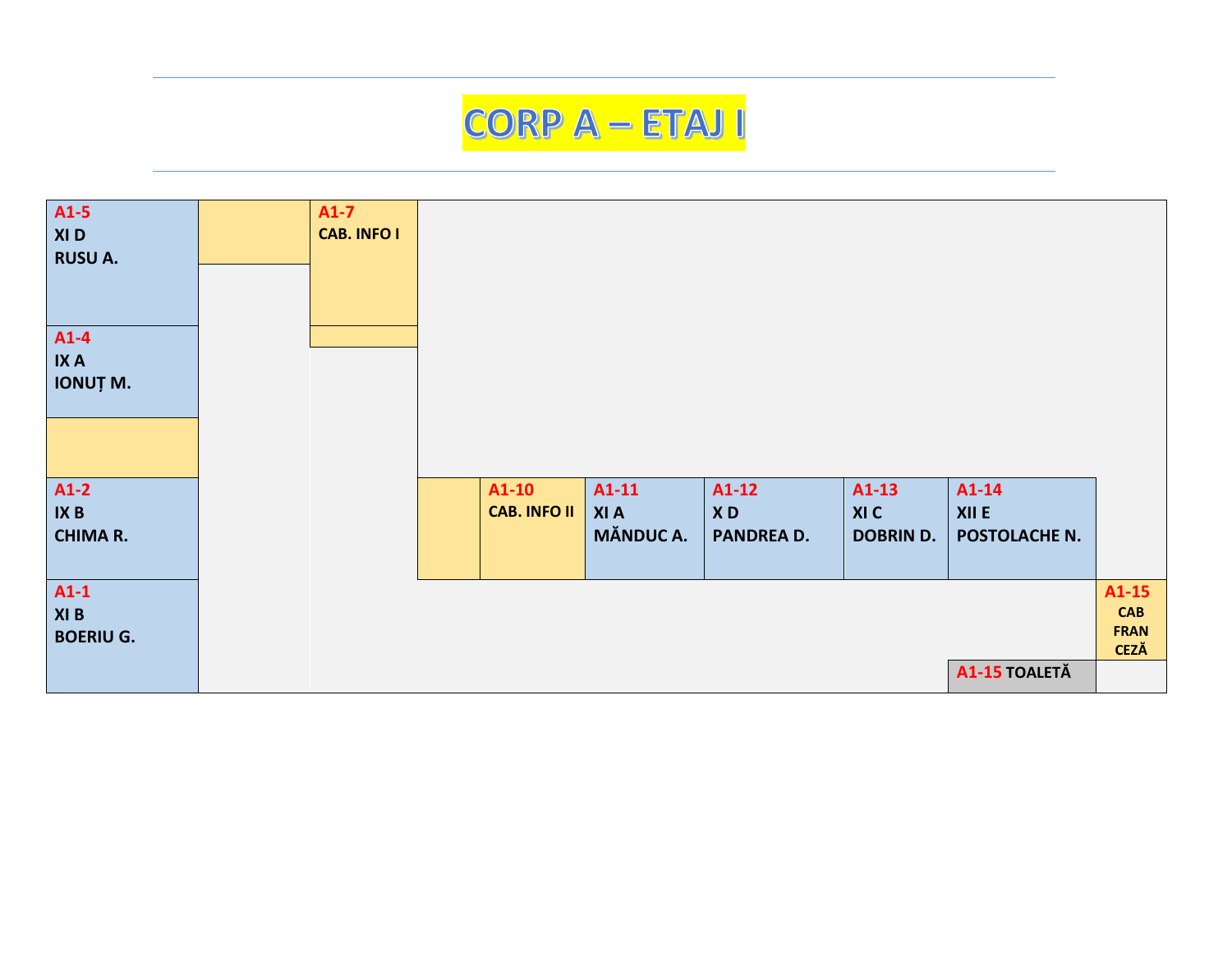## **CORP A - PARTER**

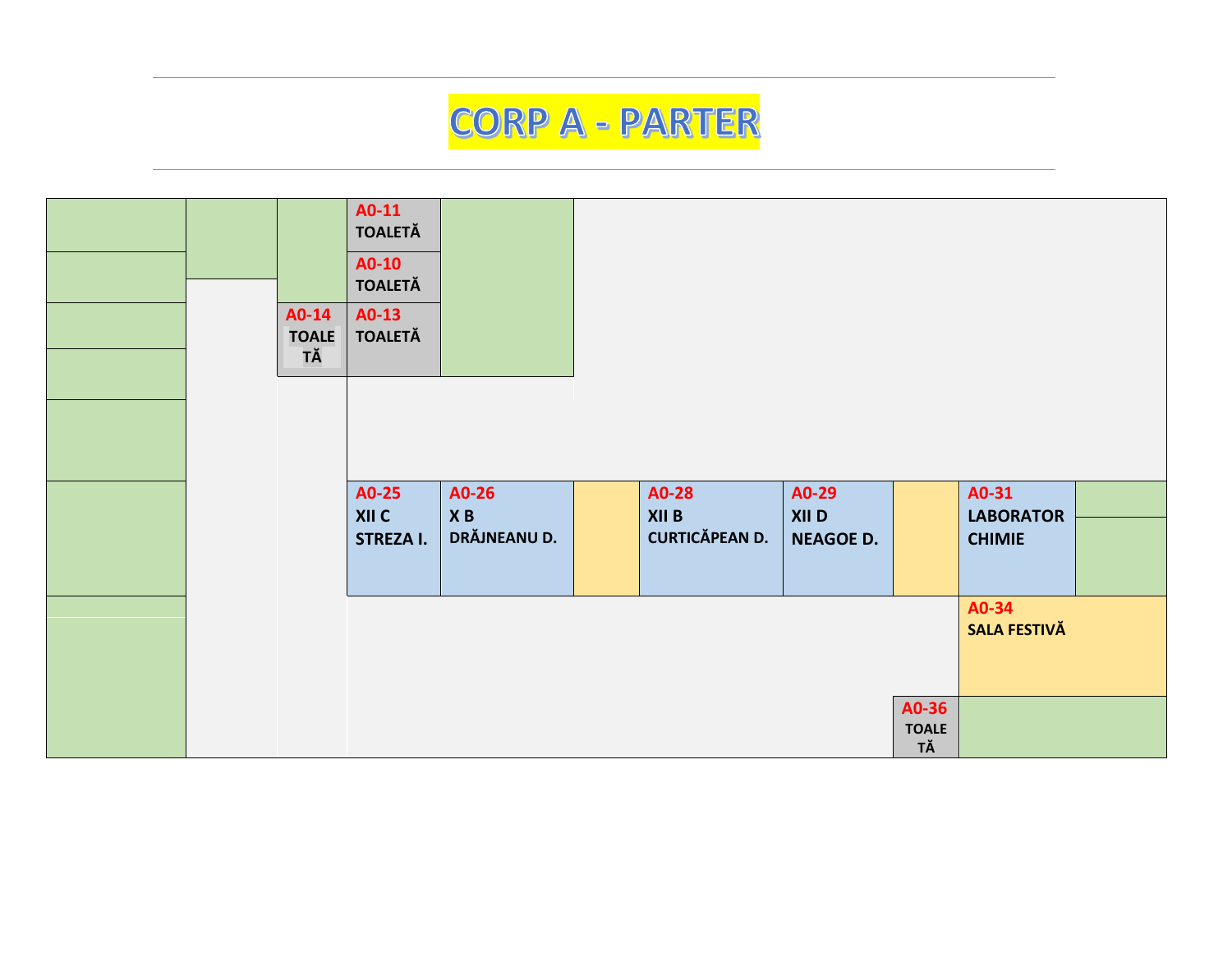| <b>CORP B</b>                  |                                         |                                                |                                     |  |  |  |  |  |
|--------------------------------|-----------------------------------------|------------------------------------------------|-------------------------------------|--|--|--|--|--|
|                                | <b>PARTER</b>                           |                                                |                                     |  |  |  |  |  |
|                                | <b>B0-1 PC</b><br>SASU V.               | $B0-2$<br>P <sub>B</sub><br><b>ANGHEL D.</b>   | $B0-3$ IC<br><b>FRÂNCU L.</b>       |  |  |  |  |  |
|                                |                                         |                                                |                                     |  |  |  |  |  |
| BO-S PA<br>HOLHOȘ R.           | $B0-6$ IID<br><b>TÎRDIA A.</b>          | $B0-5$<br>$\mathsf{I}$<br><b>CONSTANDIN M.</b> | $B0-4$<br><b>TOALETA</b>            |  |  |  |  |  |
|                                |                                         |                                                |                                     |  |  |  |  |  |
|                                | <b>ETAJI</b>                            |                                                |                                     |  |  |  |  |  |
| $B1-2$<br><b>CANCELARIE</b>    | <b>B1-3</b> ID<br><b>STAN A.</b>        | $B1-4$<br>$\overline{A}$<br><b>BOAC M.</b>     | $B1-5$<br>III C<br><b>NEAGUR.</b>   |  |  |  |  |  |
|                                |                                         |                                                |                                     |  |  |  |  |  |
| $B1-9$ IVB<br><b>ROBU M.</b>   | <b>B1-8</b> III D<br><b>BÂNDESCU G.</b> | $B1-7$<br><b>IIIA</b><br><b>NEGREA A.</b>      | $B1-6$<br><b>TOALETA</b>            |  |  |  |  |  |
|                                |                                         |                                                |                                     |  |  |  |  |  |
|                                | <b>ETAJ II</b>                          |                                                |                                     |  |  |  |  |  |
|                                | $B2-3$ IVD<br><b>BOERIUM.</b>           | $B2-4$ IVC<br><b>BOBOHALMĂ C.</b>              | $B2-5$<br>II A<br><b>CÂRSTEA E.</b> |  |  |  |  |  |
|                                |                                         |                                                |                                     |  |  |  |  |  |
| $B2-9$ IV A<br><b>CZIKA D.</b> | $B2-8$<br><b>IIIB</b><br><b>NOVACT.</b> | $B2-7$<br>II C<br><b>CULDA C.</b>              | $B2-6$<br>II B<br><b>SOFONEA M.</b> |  |  |  |  |  |